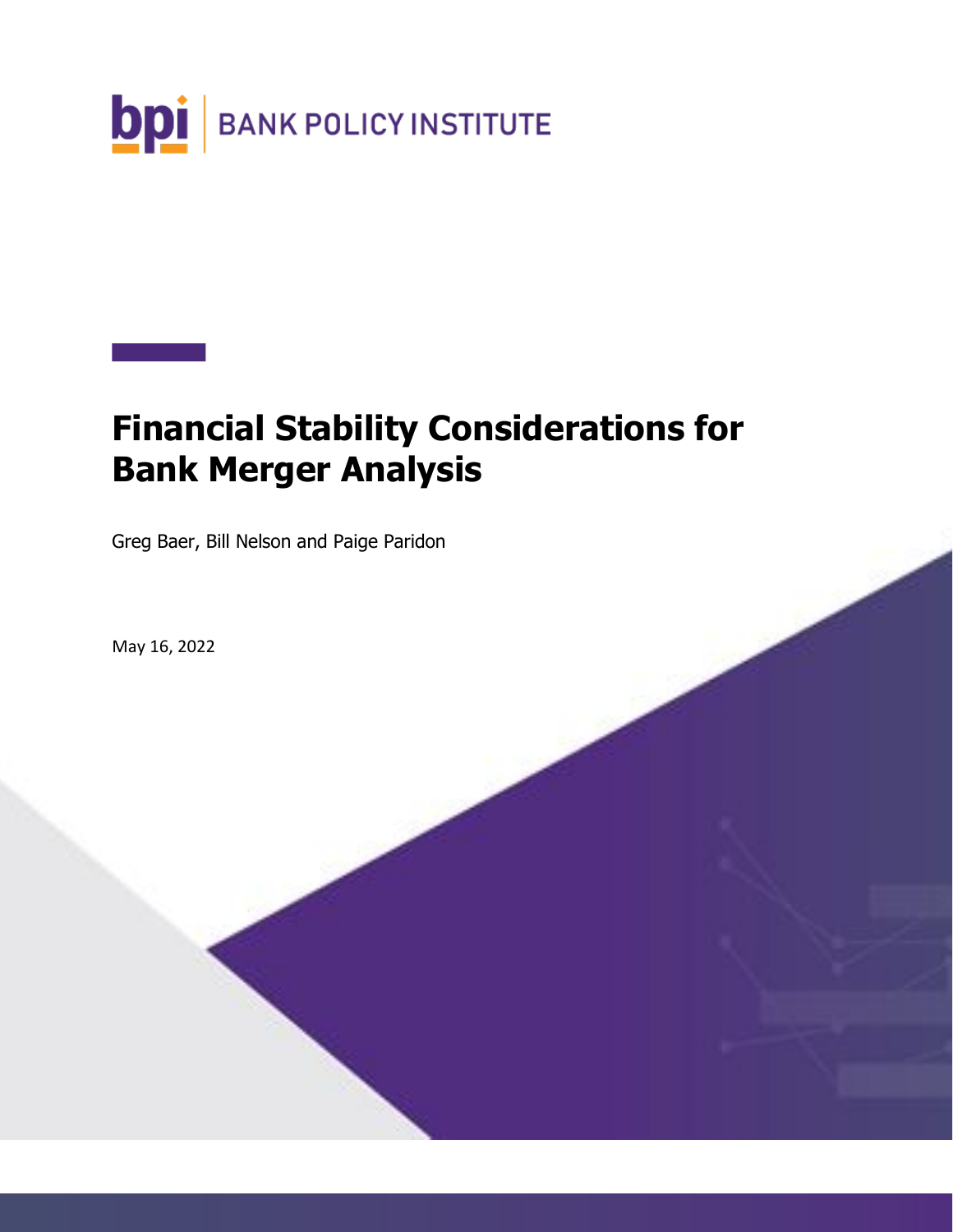

Since enactment of the Dodd-Frank Act in 2010, the federal banking agencies have been required by statute to consider risks to financial stability when evaluating proposed bank mergers and acquisitions.<sup>1</sup> The agencies have not issued regulations to define an approach to evaluating financial stability effects but have discussed the financial stability factors in public orders reviewing proposed mergers.<sup>2</sup> This note describes those orders and outlines a more comprehensive approach for conducting a systematic analysis of financial stability effects for future reviews.

## I. Statutory requirements to consider financial stability

Historically, federal law has required the federal banking agencies to consider a variety of competitive, managerial, community and other factors in assessing a merger or acquisition.<sup>3</sup> Financial stability became one of these factors in 2010, when the Dodd-Frank Act amended the Bank Holding Company Act to require the Federal Reserve also to consider "the extent to which a proposed acquisition, merger, or consolidation would result in greater or more concentrated risks to the stability of the United States banking or financial system."<sup>4</sup> A similar provision applies to nonbank acquisitions.<sup>5</sup>

Similar to the Bank Holding Company Act, the Bank Merger Act requires the relevant agency to consider "the financial and managerial resources and future prospects of the existing and proposed institutions, the convenience and needs of the community to be served, and *the risk to the stability of the United States banking or financial system*."<sup>6</sup> The Dodd-Frank Act does not define financial stability for purposes of either statute.

# II. Past Agency Reviews of the Financial Stability Factor

To date, each banking agency has assessed financial stability in the merger context on a case-by-case basis without promulgating any governing rules.<sup>7</sup> In approving mergers since the financial stability factor was added, the agencies have generally provided a high-level description of how they assessed that factor.

 $3$  12 U.S.C. § 1842(c)(2)-(3), (6).

<sup>4</sup> 12 U.S.C. § 1842(c)(7).

 $6$  12 U.S.C. § 1828(c)(5) (emphasis added).

<sup>&</sup>lt;sup>1</sup> The Bank Merger Act requires the relevant "responsible" banking agency to give prior written approval for, among other transactions, a merger or consolidation between insured depository institutions or an assumption by an insured depository institution of liability to pay deposits made in an uninsured depository institution. 12 U.S.C. § 1828(c). Section 3 of the Bank Holding Company Act requires the Federal Reserve to approve an acquisition of a bank by any company, and Section 4 requires the Federal Reserve to approve the acquisition of a nonbank company (or a proposal to directly engage in nonbanking activities) by bank holding companies. 12 U.S.C. §§ 1842(a), 1843(j). Section 604(d) of the Dodd-Frank Act amended Section 3(c) of the Bank Holding Company Act to require the Federal Reserve, when evaluating a proposed bank acquisition, merger, or consolidation, to consider "the extent to which [the] proposed acquisition, merger, or consolidation would result in greater or more concentrated risks to the stability of the United States banking or financial system." Section 604(e) of the Dodd-Frank Act similarly amended Section 4(j)(2) of the BHC Act to require the Federal Reserve to consider financial stability concerns when reviewing notices by bank holding companies to engage in nonbanking activities. Section 604(f) of the Dodd-Frank Act amended the Bank Merger Act to require the "responsible" banking agency to consider the risk to the stability of the United States banking or financial system in considering a proposed merger.

<sup>&</sup>lt;sup>2</sup> For brevity's sake, we will below refer only to mergers and not add "and acquisitions," in part because most acquisitions include a merger of subsidiary banks.

<sup>5</sup> 12 U.S.C. § 1843(j)(2) requires the Federal Reserve to consider "whether performance of the activity by a bank holding company or a subsidiary of such company can reasonably be expected to produce benefits to the public, such as greater convenience, increased competition, or gains in efficiency, that outweigh possible adverse effects, such as undue concentration of resources, decreased or unfair competition, conflicts of interests, unsound banking practices, or *risk to the stability of the United States banking or financial system*." (emphasis added).

<sup>&</sup>lt;sup>7</sup> The Federal Reserve has not adopted a regulation relating to its assessment of the financial stability factor, but its rules relating to capital surcharges for global, systemic bank holding companies (GSIBs) provide guidance as to the Federal Reserve's approach to and analysis of financial stability issues related to large banks.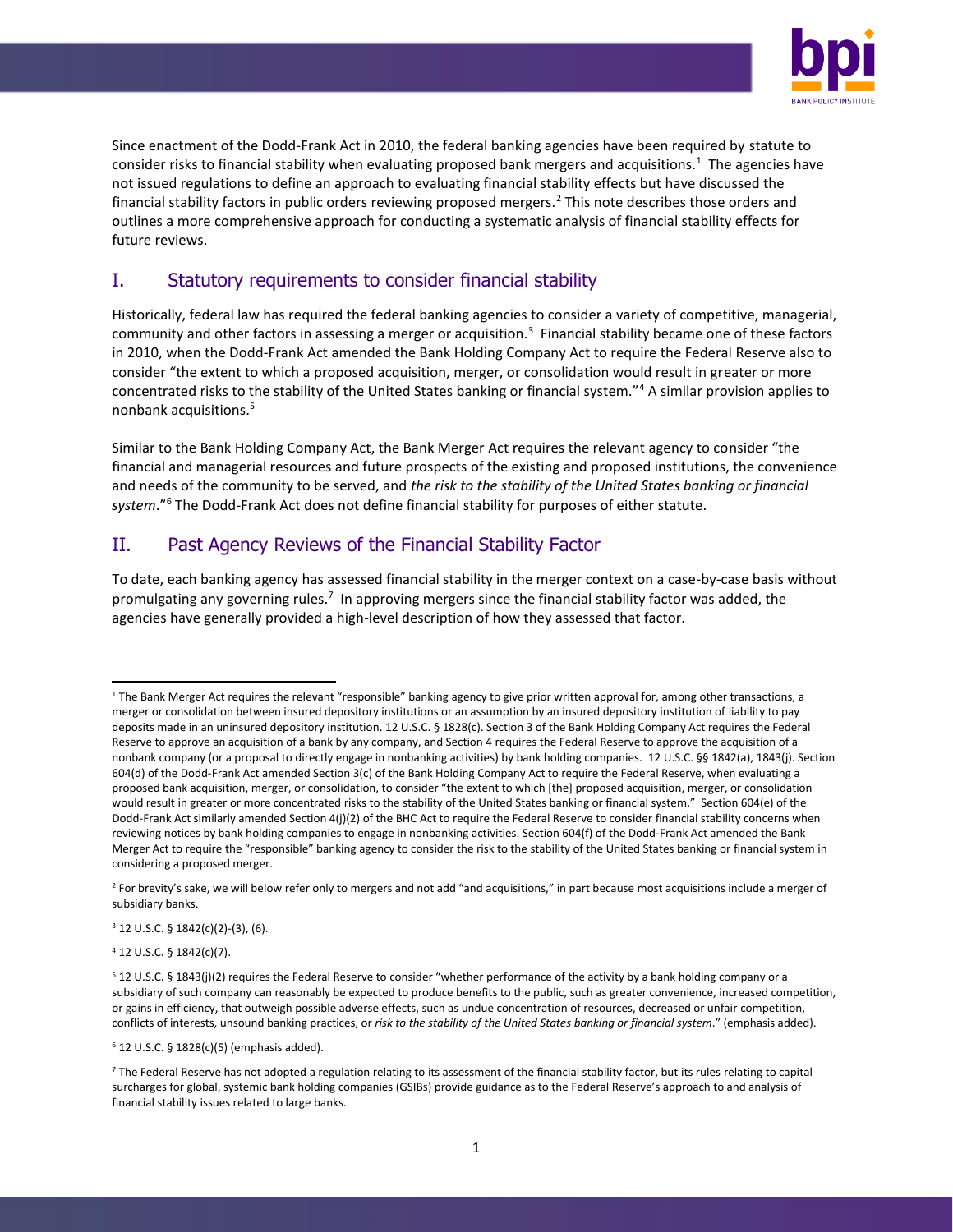

The Federal Reserve first considered the financial stability factor in 2012 in connection with Capital One's acquisition of ING's U.S. retail banking operations pursuant to Section 4 of the BHC Act.<sup>8</sup> The standard used in that case has generally been followed by the Federal Reserve in all subsequent cases, at least those for which an analysis has been disclosed publicly.<sup>9</sup> The *Capital One* order provides:

In reviewing applications and notices under sections 3 and 4 of the BHC Act, the Board expects that it will generally find a significant adverse effect if the failure of the resulting firm, or its inability to conduct regular-course-of-business transactions, would likely impair financial intermediation or financial market functioning so as to inflict material damage on the broader economy. This kind of damage could occur in a number of ways, including seriously compromising the ability of other financial institutions to conduct regular-course-of-business transactions or seriously disrupting the provision of credit or other financial services. To assess the likelihood that failure of the resulting firm may inflict material damage on the broader economy, the Board will consider a variety of metrics. These would include measures of the size of the resulting firm; availability of substitute providers for any critical products and services offered by the resulting firm; interconnectedness of the resulting firm with the banking or financial system; extent to which the resulting firm contributes to the complexity of the financial system; and extent of the cross-border activities of the resulting firm. These categories are not exhaustive, and additional categories could inform the Board's decision.<sup>10</sup>

The order also states that the Board "has considered whether the proposed transaction would provide any stability benefits and whether enhanced prudential standards applicable to the combined organization would offset any potential risks,"<sup>11</sup> but contains no analysis of those benefits or offsets – perhaps because such analysis was superfluous in a case where the Board apparently concluded there were no meaningful risks to financial stability to offset.

The Federal Reserve has discussed potential benefits to financial stability in connection with two acquisitions: the acquisition by Goldman Sachs of GE Capital's financial assets pursuant to the Bank Merger Act and the acquisition by Morgan Stanley of E\*TRADE under Section 4 of the BHC Act.<sup>12</sup> In the *Goldman* order, the Board found that "the transaction would provide GS Bank with approximately \$17 billion in deposits, a deposit customer base, and a platform for increasing its deposit funding in the future. As a result, the proposal would immediately improve the stability of GS Bank's funding profile by diversifying sources of funding and increasing stable funding and would allow the bank to maintain and further improve its funding profile in the future. This should enhance financial stability."<sup>13</sup>

<sup>8</sup> This application was decided under section 4 of the BHCA Act because ING's retail banking operations were conducted in a thrift rather than a bank.

<sup>&</sup>lt;sup>9</sup> Indeed, subsequent public orders issued by the Federal Reserve under Sections 3 or 4 of the Bank Holding Company Act or the Bank Merger Act typically provide a footnote stating "For further discussion of the financial stability standard, see Capital One Financial Corporation, FRB Order No. 2012-2 (February 14, 2012)."

<sup>10</sup> FRB Order No. 2012-2, Order Approving the Acquisition of a Savings Association and Nonbanking Subsidiaries, Capital One Financial Corporation McLean, Virginia (February 14, 2012), 28-29; available at: [Order Approving the Acquisition of a Savings Association and](https://www.federalreserve.gov/newsevents/pressreleases/files/order20120214.pdf)  Nonbanking Subsidiaries -- [Capital One Financial Corporation \(federalreserve.gov\)](https://www.federalreserve.gov/newsevents/pressreleases/files/order20120214.pdf)

<sup>11</sup> *Id*. at 36.

<sup>&</sup>lt;sup>12</sup> The Board also considered the Morgan Stanley acquisition under Section 163(b) of the Dodd-Frank Act, which requires the Federal Reserve to conduct a financial stability analysis when reviewing notices by bank holding companies with total assets of \$50 billion or more, or nonbank financial companies supervised by the Federal Reserve, to acquire voting shares of companies with total assets of \$10 billion or more. 12 U.S.C. § 5363(b)(4).

<sup>13</sup> Federal Reserve Board Order No. 2016-03 (March 21, 2016) at 23.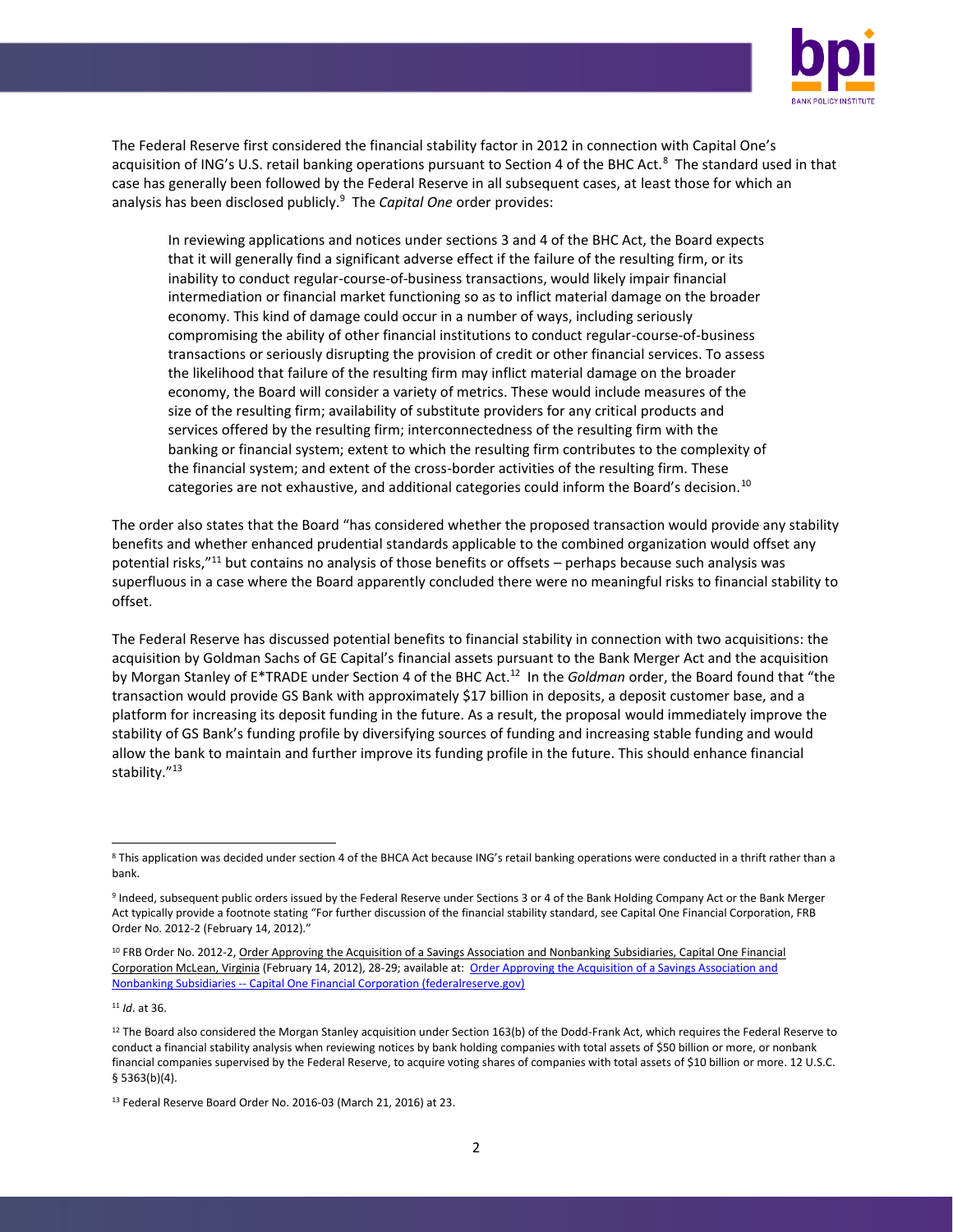

In the *Morgan Stanley* order, the Board stated that "while the acquisition would marginally increase Morgan Stanley's systemic footprint, certain financial-stability-enhancing features of the acquisition would operate as mitigating factors" including "[t]he Board's regulatory and supervisory frameworks [that] are tailored to apply the strictest standards to U.S. GSIBs and to increase in stringency with an individual GSIB's systemic footprint" and that "[f]ollowing the acquisition, all of  $E^*TRADE's$  activities would be subject to the strictest standards [and] the acquisition of E\*TRADE also would provide Morgan Stanley with an additional stream of stable revenues for its wealth- and investment-management business and would diversify its funding structure."<sup>14</sup> Thus, the Board has considered potential financial stability risk mitigants and benefits of a merger, but not in a consistent or formally established manner.

The FDIC's approach has been similar. In approving the merger of SunTrust and BB&T, the FDIC's order stated, "In evaluating the likely impact of the proposed transaction on the stability of the U.S. banking or financial system, the FDIC considered quantitative and qualitative metrics, each of which aims to assess whether Truist Bank's systemic footprint would be such that its failure or financial distress would compromise the overall stability of the U.S. banking or financial system . . . The qualitative metric considered with respect to this Application relates largely to the resolvability of Truist Bank, taking into account the institution's proposed organizational structure and its expected continuity, saleability, and separability in resolution."<sup>15</sup> None of the quantitative metrics was disclosed, however. In terms of mitigation, the FDIC did note that "the resolvability of Truist Bank would not present a risk to the stability of the U.S. banking or financial system that is not otherwise mitigated by regulatory requirements applicable to the institution and its parent holding company, including requirements to regularly submit resolution plans."<sup>16</sup>

For its part, the OCC's approach is set forth in its licensing manual, and focuses exclusively on potential costs of a merger, including any increase in size of the combining institutions; whether there would be a reduction in the availability of substitute providers for the services offered by the combining institutions; whether financial distress at the combined entity would cause significant risks to other institutions; whether the combination would "contribute to the complexity of the financial system" whether the combination "would materially increase the extent of cross-border activities of the combining institutions" and whether the proposed transaction would increase the relative degree of difficulty of resolving or winding up the combined institution's business in the event of failure or insolvency.<sup>17</sup>

Drawing on the agencies' case-by-case precedent and engaging in other analysis, we set out below a framework that the agencies should universally apply when assessing the change in financial stability resulting from a proposed merger and a series of factors that should inform such an analysis. The agencies should issue this framework for notice and comment, after conducting further research to enhance their analysis and identify additional factors that should be considered.

# III. Assessing the financial stability consequences of a merger

A comprehensive assessment of the change in financial stability resulting from a proposed merger should consider: (1) any change in the probability of failure of the merged company relative to its predecessors; (2) any change in the systemic cost upon failure of the merged company relative to its predecessor; and (3) any consequences of the merger for other companies. The first two considerations are akin to analyzing the risk of a loan or other asset – probability of default times loss given default – with the additional need to consider that risk *relative* to the risk

<sup>14</sup> Federal Reserve Board Order no. 2020-05 (September 30, 2020) at 23.

<sup>&</sup>lt;sup>15</sup> Branch Banking and Trust Company Winston-Salem, North Carolina, Application for Consent to Merge with SunTrust Bank, Atlanta, Georgia, and to Establish Associated Branches Order and Basis for Corporation, Approval (Nov. 19, 2019); available at[: pr19111a.pdf \(fdic.gov\).](https://www.fdic.gov/news/press-releases/2019/pr19111a.pdf)

<sup>16</sup> *Id*.

<sup>&</sup>lt;sup>17</sup> [Comptroller's Licensing Manual, Business](https://www.occ.gov/publications-and-resources/publications/comptrollers-licensing-manual/files/bizcombo.pdf) Combinations, Version 1.1 (July 2018), at 8; available at: Comptroller's Licensing Manual, Business [Combinations \(occ.gov\)](https://www.occ.gov/publications-and-resources/publications/comptrollers-licensing-manual/files/bizcombo.pdf)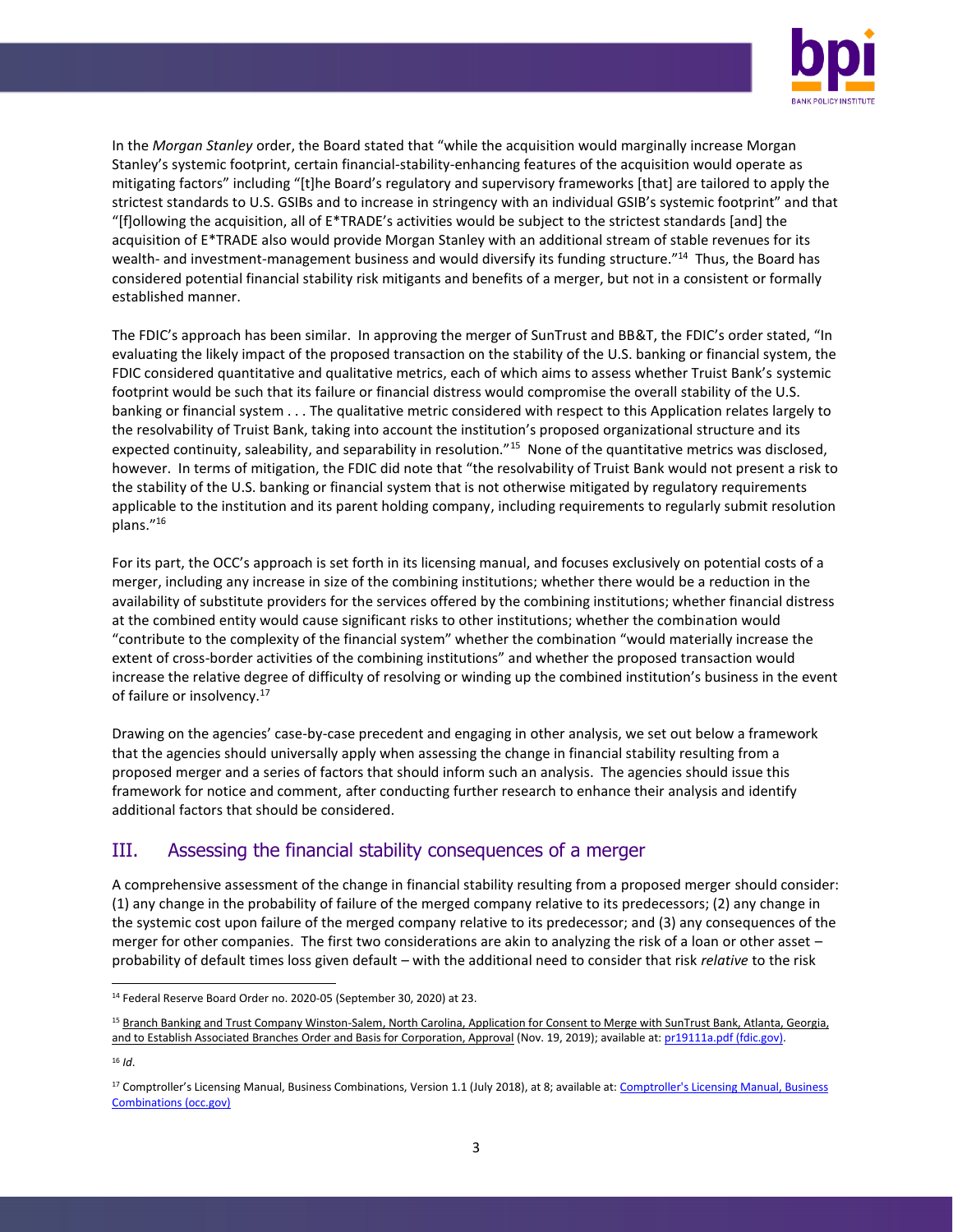

presented by the existing companies, consistent with the approach in prior orders. We first describe the systemic cost index, a quantitative tool that can be used to measure the systemic risk of a firm, and recommend that, in the merger context in particular, it should incorporate the first two considerations set forth above.

#### A. THE SYSTEMIC COST INDEX

Federal regulation contains one codified measure of the systemic risk presented by a firm: the Systemic Cost Index used to calculate a GSIB capital surcharge.<sup>18</sup> The Federal Reserve has explicitly adopted this methodology for assessing mergers in certain cases, and, the metrics it has used in assessing financial stability risk in other cases are coincident with the components of the GSIB surcharge, and the GSIB surcharge is the only rule that provides metrics for those risks.<sup>19</sup> In addition, the agencies each state that they consider quantitative and qualitative metrics in reviewing merger proposals, and thus, it seems highly likely that the agencies consider the systemic indicator scores of firms proposing to merge.

The Federal Reserve requires U.S. banks to calculate their systemic indicator scores under two different methods, with the higher of the two resulting surcharges applying. In the Basel methodology, known as Method 1, the systemic indicator score is calculated using an equally weighted average of five measures of systemic importance complexity, interconnectedness, cross-jurisdictional activity, substitutability, and size. The U.S. score, known as Method 2, replaces the substitutability category with short-term wholesale funding. Consequently, using the systemic scores, the failure of a bigger bank will have more systemic costs than the failure of a smaller bank, if the bigger bank has any systemic costs of failure at all.

The systemic cost index appears to be a reasonable place to start in assessing systemic risk. That said, it significantly overstates systemic risk, and any assessment in the merger context would need to correct for this bias. First, the GSIB methodology, adopted in 2015,<sup>20</sup> has never been adjusted to account for numerous market and regulatory actions that have been adopted subsequently and which, by the Federal Reserve's own account, significantly decrease systemic risk. These include central clearing of derivatives, margin requirements on a wide range of uncleared swaps, and single counterparty credit limits. <sup>21</sup> The systemic cost index takes no account of resolution plans and, for GSIBs, does not consider the existence of a single-point-of-entry resolution strategy designed to keep broker-dealers open and operating during resolution, and which prohibits derivatives counterparties from exercising close-out rights upon resolution. Furthermore, with respect to contagion risk, the

<sup>20</sup> *See* note 15, *supra*; *see also* Calibrating the GSIB Surcharge, Board of Governors of the Federal Reserve System, (July 20, 2015), available at: [https://www.federalreserve.gov/aboutthefed/boardmeetings/gsib-methodology-paper-20150720.pdf.](https://www.federalreserve.gov/aboutthefed/boardmeetings/gsib-methodology-paper-20150720.pdf)

<sup>21</sup> See, e.g., [20160510\\_tch\\_research\\_note\\_gsib\\_surcharge-1.pdf \(bpi.com\);](https://bpi.com/wp-content/uploads/2018/07/20160510_tch_research_note_gsib_surcharge-1.pdf) [07.12.2016\\_newell\\_testimony\\_newell.pdf \(house.gov\);](https://financialservices.house.gov/uploadedfiles/07.12.2016_newell_testimony_newell.pdf) 07.17.2018 greg baer testimony.pdf (house.gov). Section 723 of the Dodd-Frank Act amended the Commodity Exchange Act (CEA) by adding Section 2(h)(1), which provides that "it shall be unlawful for any person to engage in a swap unless that person submits such swap for clearing to a derivatives clearing organization that is registered under [the CEA] or a derivatives clearing organization that is exempt from registration under [the CEA] if the swap is required to be cleared." Sections 731 and 764 of the Dodd-Frank Act add a new section, section 4s, to [the CEA] and a new section, section 15F, to the Securities Exchange Act of 1934, respectively, which require registration with the [CFTC] of swap dealers and major swap participants and the [SEC] of security-based swap dealers and major security-based swap participants (each a ''swap entity'' and, collectively, ''swap entities''). For swap entities that are prudentially regulated by one of the OCC, Board, FDIC, FCA, or FHFA, sections 731 and 764 of the Dodd-Frank Act require those agencies to adopt rules jointly for swap entities under their respective jurisdictions imposing (i) capital requirements, and (ii) initial and variation margin requirements on all swaps not cleared by a registered derivatives clearing organization or a registered clearing agency. *See also* 83 Fed. Reg. 38460 (Aug. 6, 2018), available at: [2018-16133.pdf \(govinfo.gov\).](https://www.govinfo.gov/content/pkg/FR-2018-08-06/pdf/2018-16133.pdf) The Board established single-counterparty credit limits for bank holding companies and foreign banking organizations with \$250 billion or more in total consolidated

assets, including any U.S. intermediate holding company of such a foreign banking organization with \$50 billion or more in total consolidated assets, and any bank holding company identified as a global systemically important bank holding company under the Board's capital rules.

<sup>18</sup> 80 Fed. Reg. 49082 (Aug. 14, 2015), available at: [2015-18702.pdf \(govinfo.gov\).](https://www.govinfo.gov/content/pkg/FR-2015-08-14/pdf/2015-18702.pdf)

<sup>&</sup>lt;sup>19</sup> For example, the following orders referenced the increase in the GSIB scores that would result from the proposed mergers: BB&T/Suntrust (2019), TD/Schwab (2020), Morgan Stanley/Etrade (2020), PNC/BBVA (2021). *See also* Capital One order at 28 ("the size of the resulting firm; availability of substitute providers for any critical products and services offered by the resulting firm; interconnectedness of the resulting firm with the banking or financial system; extent to which the resulting firm contributes to the complexity of the financial system; and extent of the cross-border activities of the resulting firm").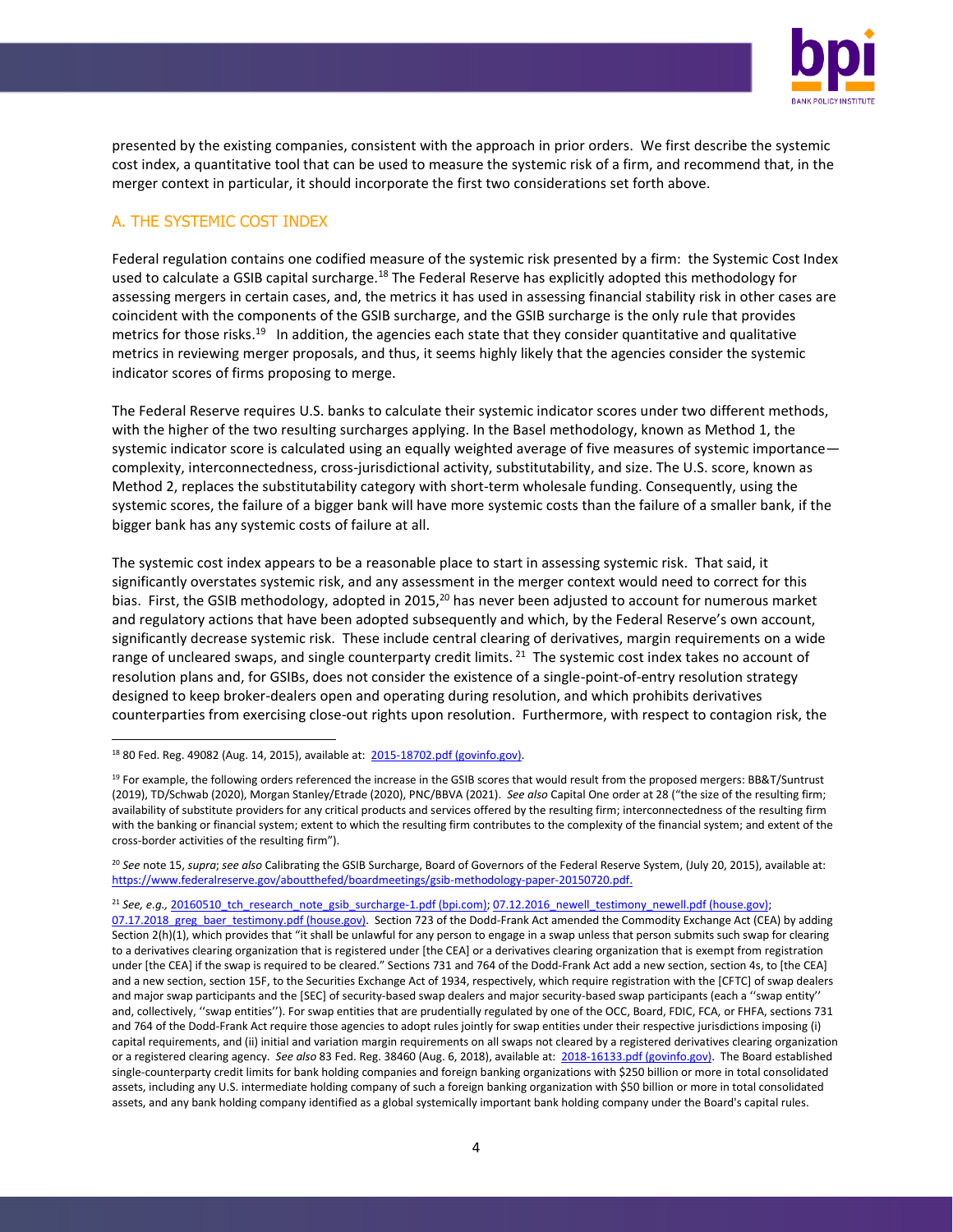

GSIB surcharge does not take account of regulation that requires any advanced approaches bank – so, nine in total, and effectively the six largest U.S. banks – to deduct from its regulatory capital any long-term debt issued by a GSIB. This requirement serves as an effective prohibition on any such holding.

Second, four of the measures under Method 2 – complexity, interconnectedness, cross-jurisdictional activity, and size – are calculated as the sum of balance-sheet and off-balance-sheet items for a GSIB at the end of each year, divided by the average over the 2012 and 2013 levels of the aggregate sum across global GSIBs of those same items. Thus, these four measures have increased over time with both inflation and with economic growth, holding risk constant. While the Federal Reserve noted this problem and stated that it would adjust accordingly, it has failed to do so.<sup>22</sup> Lastly, with the incredible growth in the Federal Reserve's balance sheet, banks have significantly increased the holding of reserve balances – riskless assets that nonetheless have inflated their systemic risk scores. Even if corrections are not made to the GSIB methodology for capital purposes, they are essential for purposes of merger review.

Most significantly, the systemic cost index is a static measure of a given firm's systemic risk. It allows for comparison in the case of a merger to only a very limited extent – that is, one can add up the index for the two merging institutions and see if the sum is higher, lower, or (most likely) the same as the *pro forma* index for the combined organization. But that simple math ignores a host of factors that are relevant for assessing whether a given merger increases or decreases financial stability risk, either by changing the probability of failure, the cost of failure, or both, and thus should be considered in any proposed merger. We describe these factors below.

#### B. EFFECT ON THE PROBABILITY OF FAILURE

Set forth below are factors that can affect the relative probability of failure of a merged firm as compared to its predecessors.

#### **1. Change in the characteristics of the institution**

#### *a. Diversification*

Mergers generally bring greater diversification in terms of product offering and geographic footprint, which reduces a firm's exposure to any one industry or region and thus lowers the firm's probability of default. Hughes, Mester, and Moon (2001) find that large banks achieve a better risk-profit trade-off than smaller banks because diversification reduces their risk.<sup>23</sup> Goetz, Laevan, and Levin (2016) find that a one-standard-deviation increase in bank diversification across metropolitan statistical areas reduces bank risk by one fourth.<sup>24</sup> Thus, any financial stability analysis should include an estimate of how much diversification benefits reduce the probability of failure.

<sup>&</sup>lt;sup>22</sup> The fifth measure, "short-term wholesale funding" (STWF) is calculated as the ratio of the GSIB's STWF divided by its average risk-weighted assets over the previous four quarters. Because the STWF measure is divided by a number that also will grow over time, it will not trend up with economic growth and inflation.

<sup>&</sup>lt;sup>23</sup> They also find that banks respond to that better risk-return profile by becoming riskier, a shift that examination and regulation is specifically designed to limit.

<sup>&</sup>lt;sup>24</sup> Similarly, in a [speech](https://www.bis.org/review/r180918a.htm) in 2018, the President of the ECB Mario Draghi, when describing the benefits of European integration, said:

In the United States for example, retail banking integration has led to a significant increase in the number of multi-state banks. That was not always the case. For example, following the oil price collapse in the mid-1980s, almost every bank in Texas failed, creating a state-wide credit crunch. One reason was that banks were not allowed to operate across states, so the balance sheets of local banks were completely concentrated on their home state.

In a more integrated US banking sector, banks have geographically more diversified loan-books and deposit bases. By offsetting losses made in crisis-hit states with gains in other states, US banks are more resilient to local shocks and can keep their lending stable.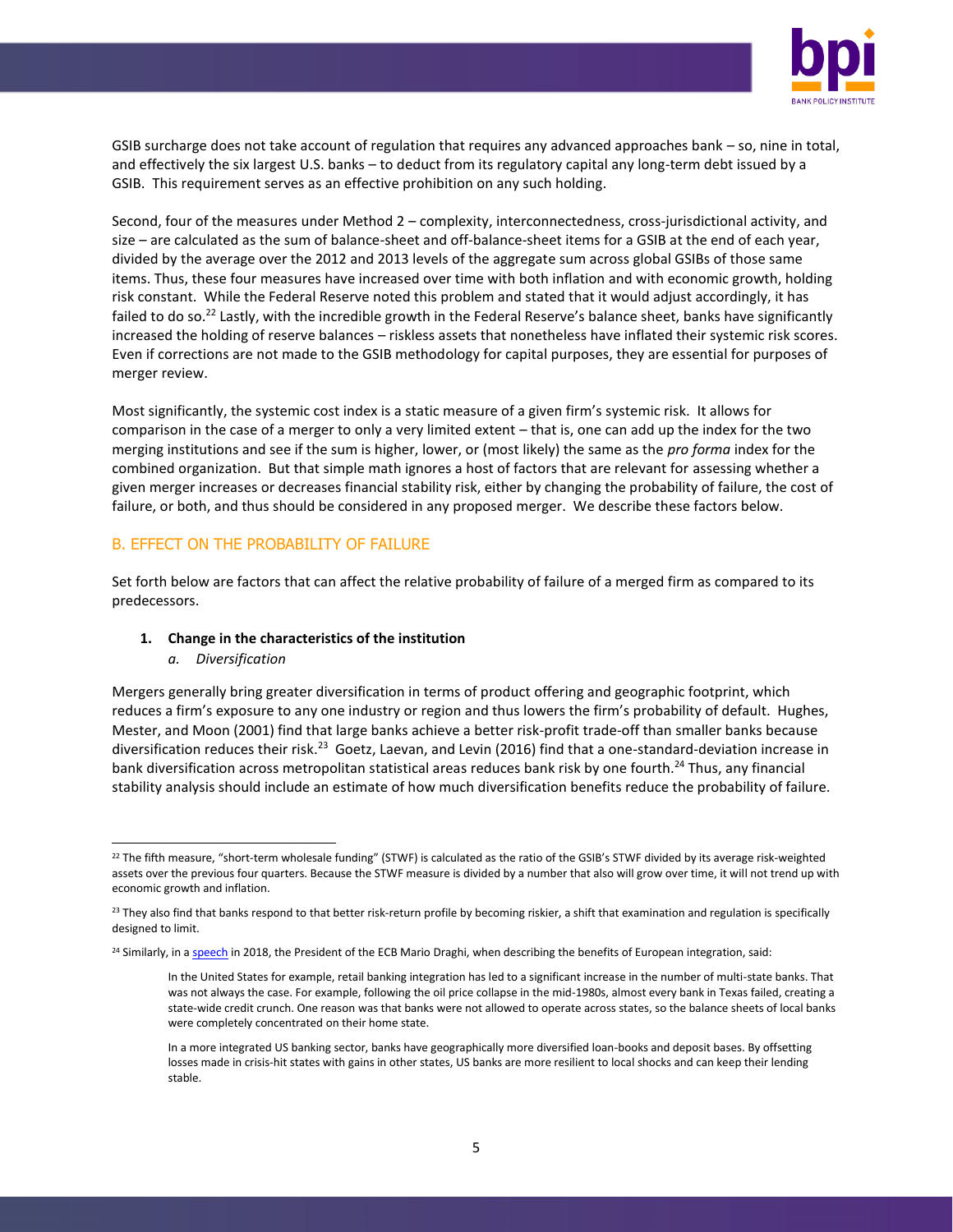

As noted above, the Federal Reserve has recognized such benefits, noting in its *Morgan Stanley* order how the merger "would provide an additional stream of stable revenues for its wealth- and investment-management business and would diversify its funding structure" and in the *Goldman* order, how financial stability would be enhanced because the merger "would immediately improve the stability of GS Bank's funding profile by diversifying sources of funding and increasing stable funding and would allow the bank to maintain and further improve its funding profile in the future." In other words, even though both cases involved a GSIB acquisition, which would create a larger institution, the Board viewed the diversification and stable funding benefits of the resulting entity to be sufficiently great so as to reduce the merged entity's probability of failure such that financial stability would be enhanced.

Thus, any financial analysis in the context of a merger review should include an assessment of any diversification benefits of the merger.

#### *b. Returns to scale*

Banks' first line of defense against losses is profits, and there are considerable returns to scale in the banking industry. In other words, larger banks are more profitable than smaller banks, and this increased profitability reduces the resulting institution's probability of failure. Positive returns to scale have been found by Hughes, Lang, Mester, and Moon (1996), Berger and Mester (1997), Hughes and Mester (1998), Hughes, Mester, and Moon (2001), Bossone and Lee (IMF), Wheelock and Wilson (2009), Feng, Guohua and Serletis (2010). Thus, any financial stability assessment should take into consideration the *pro forma* profitability of the combined organization relative to its predecessors and the resulting change in the probability of failure.

#### *c. Technology and operational efficiency*

Scale also allows the merged entity to invest in technology and other resources to reduce risks, most notably operational risks, including threats to cybersecurity. In almost every recent merger, management has cited rising technology costs and cyber risk as a rationale, with the merged firm better able to harness the best technology. Indeed, French central bank governor François Villeroy de Galhau recently admonished his EU counterparts for not enacting policies to strengthen the EU banking market by encouraging more mergers of EU banks:

More than anything else, our banks need economies of scale to have the means to invest properly – including in their digital transformation. Digital is mainly about IT investment, hence fixed costs, hence size. It is high time to start thinking European, instead of national. Let us not fool ourselves: preventing our banks from growing will only make them less profitable and easier prey. We have to avoid a scenario where European G-SIBs would disappear or remain too few, because then we would have partly surrendered our strategic autonomy.<sup>25</sup>

The Agencies regularly note that a combined organization can benefit from the best of each bank on a number of dimensions, including, for example, with respect to managerial resources. Thus, it is logical to conclude that the same should also be true for operational risk management and resilience and technological sophistication in the context of considering the financial stability impact of the merger. Future analysis should consider whether the merged entity will be able to afford and deploy better technology, improving its operational resilience and reducing its probability of failure.

#### *d. Managerial resources*

Frequently, acquisitions occur after regulators have determined that the acquired firm has compliance or other problems. In any case, an acquiror may have greater managerial and financial resources, and thus be more

<sup>&</sup>lt;sup>25</sup> "Looking up to achieve a Financing Union," a speech by François Villeroy de Galhau, Governor of the Banque de France, Eurofi – Paris, Feb. 23, 2022, *available at https://www.banque-france.fr/sites/default/files/medias/documents/looking\_up\_to\_achieve\_a\_financing\_union.pdf.*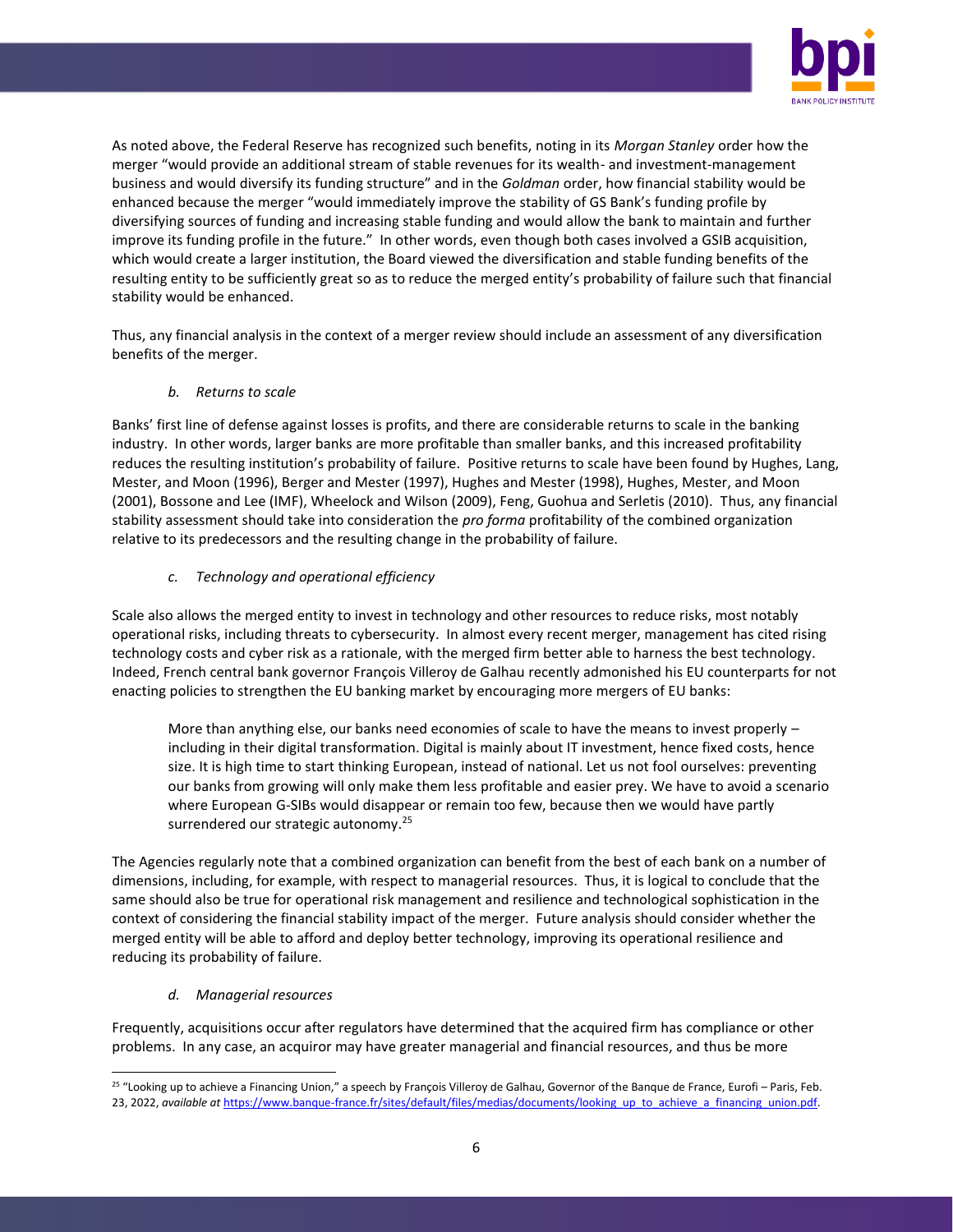

capable of not only resolving existing problems but also in identifying strategic opportunities. Therefore, financial stability analysis should include a finding of whether the acquisition would improve managerial resources and thereby reduce the probability of failure.

#### **2. Regulatory consequences of the merger**

In banking, larger size comes with a host of more stringent regulations that have the explicit purpose and actual effect of reducing financial stability risk.<sup>26</sup> Those regulations reduce the probability and systemic cost (direct and indirect) of failure. Indeed, in its semiannual financial stability reports, the Federal Reserve has recognized that examination and regulatory efforts by the Federal Reserve and the other agencies have the effect of mitigating "the risks and consequences of financial instability" and explained that "for the largest, most systemically important BHCs, these actions have included requirements for more and higher quality capital, an innovative stress-testing regime, new liquidity regulation, and improvements in the resolvability of such BHCs."

a. *Liquidity requirements* 

Liquidity requirements imposed on larger banks include the liquidity coverage ratio, net stable funding ratio, internal liquidity stress tests, liquidity risk management requirements, liquidity buffers, and resolution liquidity requirements. Those requirements, all adopted since 2010, have dramatically increased the amount of cash and cash equivalents held by large banks and reduced their reliance on short-term and unstable funding. As shown in the Fed's November 2021 Supervision and Regulation Report, liquid assets composed over 27 percent of total assets in the banking sector in the third quarter of 2021.<sup>27</sup>

These large cash holdings come with significant economic costs – namely, reduced loan supply – but substantial financial stability benefits. They reduce the probability of failure, as liquidity is the most frequent cause of failure. They also prevent a bank from having to stop providing liquidity to other financial institutions or liquidate assets at firesale prices if it comes under stress.

The LCR applies to BHCs with at least \$250 billion in assets or at least \$50 billion in weighted short-term wholesale funding (wSTWF) and becomes more stringent as asset size and wSTWF increase.

| <b>Firm Type</b>    | <b>Qualifier</b>                                                                 |
|---------------------|----------------------------------------------------------------------------------|
| <b>Category I</b>   | U.S. G-SIBs                                                                      |
| <b>Category II</b>  | >=\$700b total assets or >=\$75b in cross-jurisdictional<br>activity             |
| <b>Category III</b> | >=\$250b total assets or >=\$75b in NBA, wSTWF or off-<br>balance-sheet exposure |
| <b>Category IV</b>  | Other firms with \$100b to \$250b total assets                                   |

Set forth below is a table showing the categories of banks subject to increasingly stringent prudential standards:

<sup>&</sup>lt;sup>26</sup> In issuing its final rules imposing enhanced prudential standards on a tiered basis according to a bank's risk profile, the Board stated that "By establishing categories of standards that increase in stringency based on risk, the framework would ensure that the Board's prudential standards align with the risk profile of large banking organizations, supporting financial stability and promoting safety and soundness*,*" 84 Fed. Reg 59032, 59037 (Nov. 1, 2019), available at: [2019-23662.pdf \(govinfo.gov\).](https://www.govinfo.gov/content/pkg/FR-2019-11-01/pdf/2019-23662.pdf) 

<sup>&</sup>lt;sup>27</sup> Federal Reserve Supervision and Regulation Report (Nov. 30, 2022), available at: The Fed - [Supervision and Regulation Report -](https://www.federalreserve.gov/publications/2021-november-supervision-and-regulation-report.htm) November [2021 \(federalreserve.gov\).](https://www.federalreserve.gov/publications/2021-november-supervision-and-regulation-report.htm)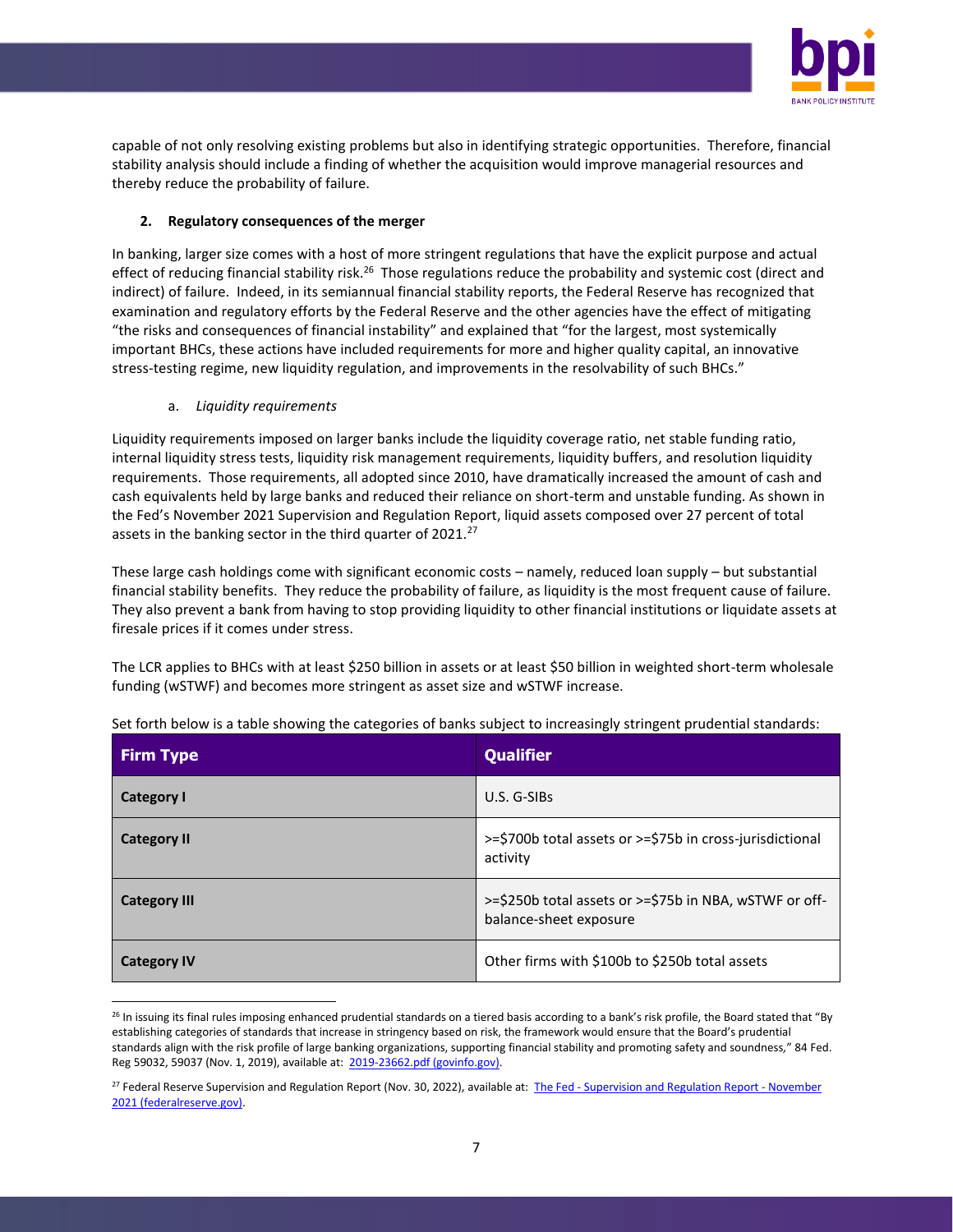

The NSFR's requirements apply to BHCs with at least \$250 billion in assets or at least \$50 billion in weighted shortterm wholesale funding and become more stringent as asset size and such funding increase. A modified version of the NSFR rule applies to companies with assets of at least \$100 billion, including certain intermediate holding companies formed by foreign banking organizations under FRB's Regulation YY, as well as consolidated subsidiaries that are depository institutions with \$10 billion or more in total consolidated assets.

Liquidity stress testing requirements apply to firms with at least \$100 billion in assets and become more frequent as asset size or short-term wholesale funding increase. Though the examination process, the Federal Reserve subjects certain firms to its Comprehensive Liquidity Analysis and Review. That program evaluates the liquidity position and liquidity risk-management practices of firms and includes both qualitative and quantitative requirements. Former Fed Chair Janet Yellen testified that "CLAR is designed to ensure that [institutions supervised as part of the Board's Large Institution Supervision Coordinating Committee] have rigorous, forward-looking liquidity stress testing and risk-management practices that account for unique risks, and that the LISCC firms maintain sufficient liquidity to continue to operate through a period of acute stress."<sup>28</sup>

Furthermore, recovery and resolution plans contain triggers, including triggers relating to liquidity, which, when tripped, require the firm's management and board to take specific actions, including the repositioning of resources to improve the liquidity positions of operating subsidiaries. Recovery and resolution plans explicitly impose Resolution Liquidity Adequacy and Positioning and Resolution Liquidity Execution Need requirements designed to equip a firm to measure, monitor and plan for its liquidity needs in a resolution scenario and which, in some instances, may require a firm to increase its liquidity holdings in BAU.

Given the purpose and effect of the LCR, NSFR, CLAR, and liquidity-related resolution requirements, including reporting on form 2052a, the "Complex Institution Liquidity Monitoring Report," which must be provided daily for GSIBs and firms in Categories III and II, any merger that results in greater stringency under any of these regimes results in a lower probability of default. A financial stability assessment in the merger context should note any such changes and their impact.

#### b. *Capital requirements*

Capital is specifically designed to limit the probability of a bank's failure. Capital requirements grow in stringency along with asset size.<sup>29</sup> Most notably, the capital requirement of banks with over \$100 billion in assets includes an additional requirement determined in part through annual stress tests conducted by the Federal Reserve. Banks subject to the tests must have capital sufficient to pass minimum regulatory requirements after a nine-quarter period of severe economic stress. Smaller banks are only subject to the static minimum requirements. In addition, the largest banks are subject to a GSIB surcharge, as noted above.

Furthermore, firms with total assets equal to or greater than \$250 billion are subject to capital stress testing requirements annually, whereas firms with total assets equal to or greater than \$100 billion and less than \$250 billion are only subject to stress tests biennially.<sup>30</sup> Most large banks are also subject to more stringent stress tests

<sup>&</sup>lt;sup>28</sup> Statement by Janet L. Yellen, Chair, Board of Governors of the Federal Reserve System, before the Committee on Financial Services, U.S. House of Representatives (November 4, 2015), available at: [Statement by Chair Yellen before the Committee on Financial Services, U.S. House](https://www.federalreserve.gov/newsevents/testimony/files/yellen20151104a.pdf)  [of Representatives \(federalreserve.gov\).](https://www.federalreserve.gov/newsevents/testimony/files/yellen20151104a.pdf) 

<sup>29</sup> *See* Appendix for a detailed description of the GSIB surcharge.

<sup>30</sup> Other factors, including the amount of a firm's nonbank assets, amount of weighted short-term wholesale funding, and off-balance-sheet exposures, could also influence the frequency of supervisory stress testing.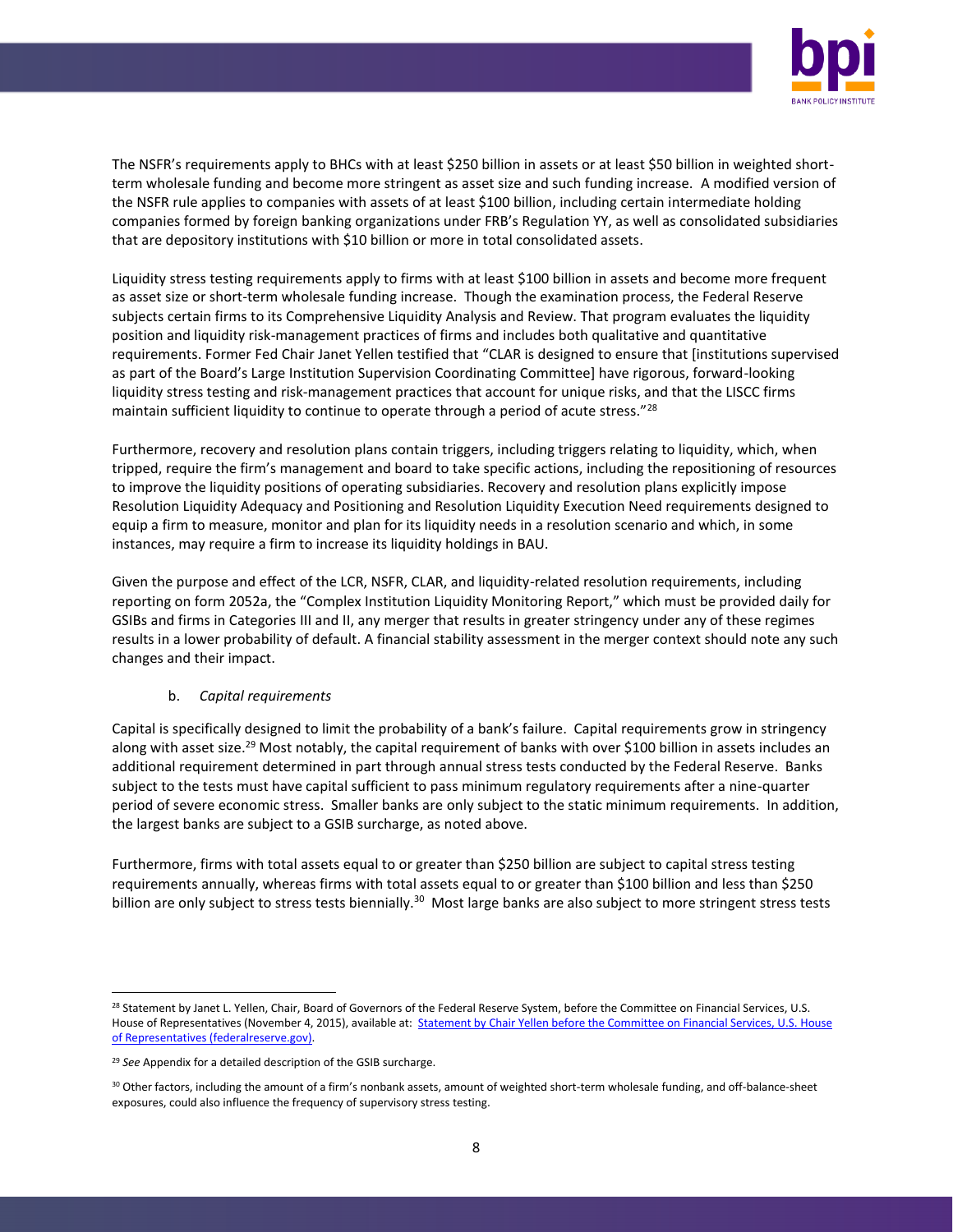

that may include a severe global financial market shock.<sup>31</sup> The stringency of the stress tests applied to large banks can increase based on other factors as well.<sup>32</sup>

By the Fed's calculation, an increase in capital alone strongly reduces the probability of failure. For example, the formula used to calculate the GSIB surcharge indicates that a 1.5-percentage-point increase in the effective capital requirement cuts the probability of failure in half.<sup>33</sup>

The GSIB surcharge requirement provides a stark illustration of the extent to which tighter capital requirements can offset increased systemic cost of failure. GSIB surcharges are calibrated so that the probability of failure is lower for GSIBs to offset the increase in the systemic cost of failure.<sup>34</sup> The surcharges are designed so that the expected systemic cost of failure (the probability of failure times the systemic costs of failure) of each GSIB is equal to the expected systemic cost of failure to a reference non-GSIB. As a result, the merger of two GSIBs would cut the expected systemic cost of failure in half.

Thus, any financial stability analysis should include an assessment of the capital requirements imposed on the combined organization in comparison to its predecessors.

c. *Recovery plans*

In addition to *resolution* plans, discussed below, GSIBs are required to prepare *recovery* plans. The Federal Reserve has issued guidance regarding such recovery plans, noting that "the primary goal of such recovery planning is to develop a menu of options that would enable a firm to respond to a wide range of internal and external stresses and maintain the confidence of market participants without extraordinary governmental support."<sup>35</sup> In addition, the OCC generally requires federally chartered banks with more than \$250 billion in assets to file recovery plans.<sup>36</sup>

Thus, analysis of any merger that results in the new company qualifying for the first time as a GSIB would need to consider the benefits of recovery plans in reducing probability of failure.

<sup>34</sup> *Id*.

<sup>31</sup> In addition, U.S. GSIBs and banks with more than \$700 billion in assets must conduct company-run stress tests annually, whereas firms with total assets equal to or greater than \$250 billion and less than \$700 billion must conduct company-run stress tests only biennially. The amount of a firm's cross-jurisdictional activity could also cause it to be required to conduct annual company-run stress tests.

<sup>&</sup>lt;sup>32</sup> In addition to the generally applicable stress test scenarios, the supervisory stress tests applicable to firms with assets equal to or greater than \$250 billion that engage in a large amount of trading or custodial activity may include a global market shock add-on component, designed to assess a firm's performance under heightened market distress and uncertainty, or a counterparty default endogenous add-on component, designed to assess a firm's performance in the event of the default of its largest counterparty.

<sup>33</sup> See "Calibrating the GSIB Surcharge," p. 9, [https://www.federalreserve.gov/aboutthefed/boardmeetings/gsib-methodology-paper-](https://www.federalreserve.gov/aboutthefed/boardmeetings/gsib-methodology-paper-20150720.pdf)[20150720.pdf.](https://www.federalreserve.gov/aboutthefed/boardmeetings/gsib-methodology-paper-20150720.pdf)

<sup>&</sup>lt;sup>35</sup> The Federal Reserve has issued guidance regarding such recovery plans, noting that "the primary goal of such recovery planning is to develop a menu of options that would enable a firm to respond to a wide range of internal and external stresses and maintain the confidence of market participants without extraordinary governmental support." Federal Reserve Board, SR 14-8: Consolidated Recovery Planning for Certain Large Domestic Bank Holding Companies, Division of Banking Supervision and Regulation SR 14-8 (September 25, 2014), The Fed - Supervisory Letters [SR 14-8 on Consolidated Recovery Planning for Certain Large Domestic Bank Holding Companies --](https://www.federalreserve.gov/supervisionreg/srletters/sr1408.htm) September 25, 2014 (federalreserve.gov). *See also* Federal Reserve Board, SR 14-1: Heightened Supervisory Expectations for Recovery and Resolution Preparedness for Certain Large Bank Holding Companies - Supplemental Guidance on Consolidated Supervision Framework for Large Financial Institutions (January 24, 2014), The Fed - [\(federalreserve.gov\)](https://www.federalreserve.gov/supervisionreg/srletters/sr1401.htm). The Federal Reserve's guidance provides that "a firm is in recovery when it is experiencing or is likely to encounter considerable financial distress but could reasonably return to a position of financial strength if appropriate actions are taken in a timely manner. A firm in recovery has not yet deteriorated to the point where resolution proceedings or bankruptcy are imminent. During this recovery phase, the firm should be working closely with relevant supervisors." SR 14-8.

<sup>&</sup>lt;sup>36</sup> 12 CFR Part 30, Appendix E.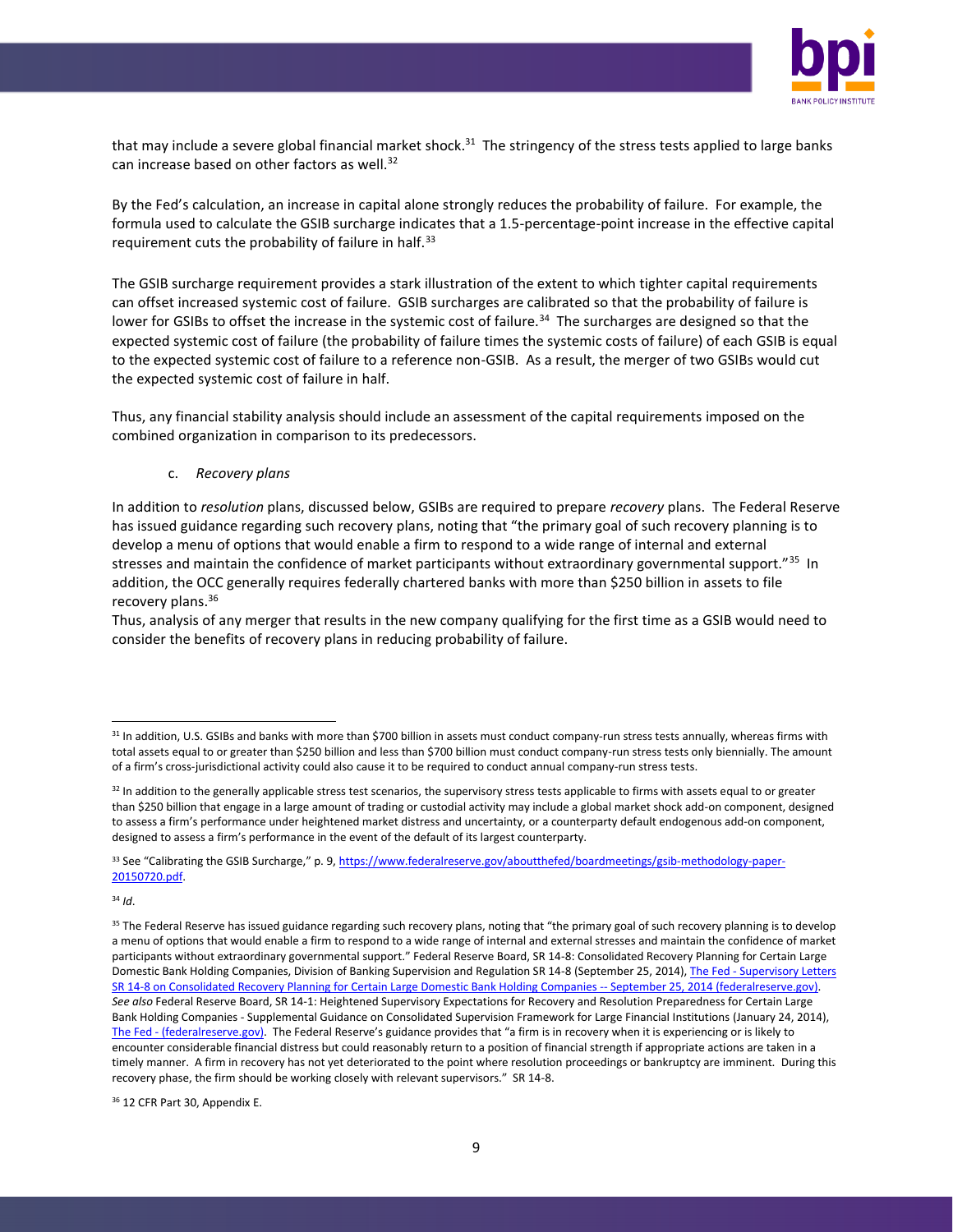

## C. EFFECT ON SYSTEMIC COST GIVEN FAILURE

Set forth below are factors that influence the systemic cost given failure, which can change in connection with a merger.

#### **1. Recovery and Resolution Requirements**

Title I and Title II of the Dodd-Frank Act are core reforms that ensure that any banking organization can be resolved in an orderly manner. Title I requires any company controlling more than \$250 billion in assets to submit a credible resolution plan – also known as a living will, or pre-packaged bankruptcy plan – to ensure that it can be resolved under the Bankruptcy Code without taxpayer assistance. Title II provides a backup resolution process administered by the FDIC rather than a bankruptcy court.<sup>37</sup> The relevance is indisputable: as the Federal Reserve has explained, "The goal of the Dodd-Frank Act resolution planning process is to help ensure that a covered company's failure would not have serious adverse effects on financial stability in the United States . . . "<sup>38</sup>

Resolution plans are prepared by bank holding companies and subject to detailed review by the Federal Reserve and the FDIC and include contractual terms and liquidity requirements necessary to conduct an orderly sale of all or part of the company. These resolution plans must include details of the firm's ownership, structure, assets, and obligations; information on how the firm's depository subsidiaries are protected from risks posed by its nonbank subsidiaries; and information on the firm's cross-guarantees, counterparties, and processes for determining to whom collateral has been pledged. Resolution plans generally have liquidity triggers that require the firm's board and management to begin taking actions contemplated by the plan well before the firm reaches capital insolvency. Living will requirements are more stringent for larger bank holding companies than smaller bank holding companies: they are required for bank holding companies with more than \$250 billion in total consolidated assets and are to be provided at the discretion of the Federal Reserve for banks with assets between \$100 billion and  $$250$  billion. $^{39}$ 

In addition, banks with over \$50 billion in assets are also subject to Dodd-Frank's enhanced early remediation tools, which requires the Federal Reserve to establish early remediation triggers based on liquidity measures and forward-looking indicators, rather than backward-looking indicators.

Recovery and resolution requirements are specifically designed to reduce banks' systemic costs of failure. Thus, any merger that takes the resulting company across one of these thresholds – \$50 billion, \$100 billion, \$250 billion – therefore has a significant benefit for financial stability, as the firm must take considerable, tangible steps to ensure that it can be resolved. A final threshold is for firms that register as GSIBs under the Method 1 systemic indicator score. Given the composition of the GSIB methodology, this effectively means exclusively firms with large broker-dealers.

For GSIBs, resolution would proceed using the single-point-of-entry (SPOE) resolution strategy, whether under Title I or Title II. Under the SPOE strategy, all of the losses across a U.S. GSIB would be absorbed by shareholders and creditors of its parent holding company – which would fail and be put into a Chapter 11 bankruptcy. The principal benefit of the SPOE strategy is that it makes it legally and operationally feasible to impose losses on holding

<sup>37</sup> 12 U.S.C. 5383(b).

<sup>38</sup> 84 Fed. Reg. 59194 (Nov. 1, 2019), *available at*: [2019-23967.pdf \(govinfo.gov\).](https://www.govinfo.gov/content/pkg/FR-2019-11-01/pdf/2019-23967.pdf)

<sup>&</sup>lt;sup>39</sup> Pursuant to the joint rule adopted by the Federal Reserve and the FDIC in 2019, the agencies adopted tailored standards for living will requirements for firms with more than \$100 billion in total assets related to living wills, establishing four categories of firms: Category I: GSIBs would be required to file resolution plans every two years, alternating between full and targeted plans; Categories II and III: Domestic and foreign firms in this category would be required to file resolution plans every three years, alternating between full and targeted plans. And Category IV: Domestic firms in this category, owing to their limited systemic footprint, would not be required to file resolution plans. Foreign firms with \$250 billion or more in global assets, including those in this category, that do not fall in any other category would be required to file a reduced resolution plan every three years, reflecting their limited U.S. systemic footprint. *Id*.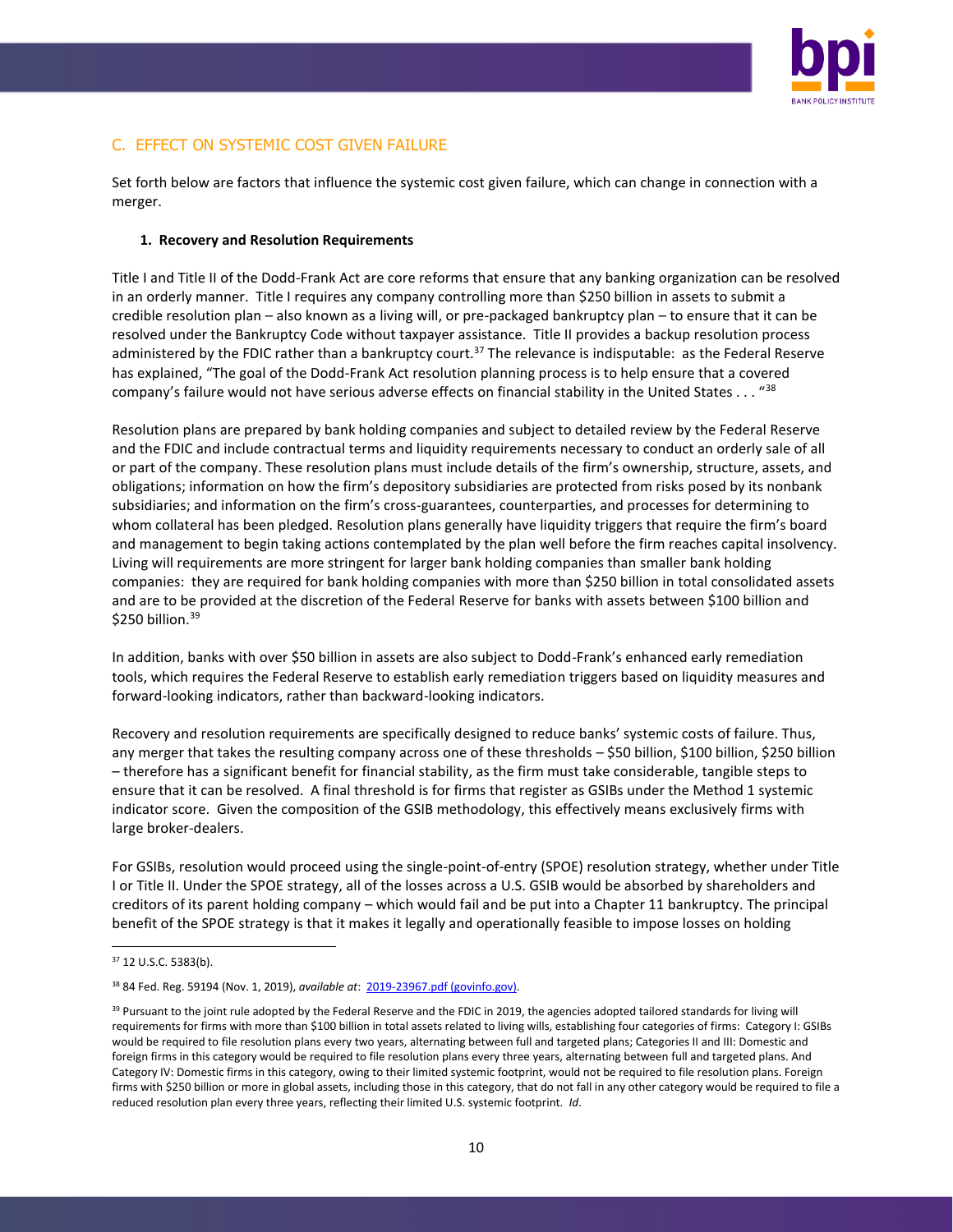

company debt holders, allowing material operating subsidiaries to remain open and operating. SPOE was created as a direct response to financial stability concerns that arose from the failure of Lehman and other broker-dealers that relied heavily on short-term funding. This goal is achieved by maintaining, at the holding company level, substantial liabilities that cannot run in stress, which is referred to as TLAC, or total loss absorbing capital (basically, equity and long-term debt).<sup>40</sup>

Operational feasibility is achieved by minimizing the types of other holding company creditors, thereby avoiding disputes among creditor classes in bankruptcy. Furthermore, first by an inter-dealer protocol and subsequently by regulation, derivatives counterparties of the broker-dealer are prohibited from treating a holding company bankruptcy or receivership as an event of default and exercising their close-out rights.<sup>41</sup>

The long-term debt issued by a GSIB is referred to as "gone-concern" capital, as it effectively converts to equity upon bankruptcy or the commencement of a resolution proceeding. As of the 4<sup>th</sup> quarter of 2021, the eight U.S. GSIBs held \$2.1 trillion in long-term debt pursuant to Federal Reserve regulation.<sup>42</sup> Any analysis of the financial stability effects of a merger that resulted in first-time GSIB status would need to include a quantification of the *pro forma* TLAC requirement for the new firm, and an analysis of the extent to which that requirement reduces systemic cost given failure relative to the predecessor firms.

As noted, the SPOE strategy is designed to avoid or mitigate impediments to an orderly resolution that could potentially arise in the specific context of a GSIB resolution, which generally would include broker-dealer operations in the United States and other countries. By contrast, banking organizations that hold the great majority of their assets in domestic banks and are not engaged in significant capital markets activity do not present similar complications for purposes of resolution. As a result, in the unlikely event of failure, a single resolution framework—the receivership provisions of the FDIA—would apply to the vast majority of the businesses, assets and liabilities of one of these organizations. This centralized resolution means that many of the practical difficulties that present financial stability risk and necessitate an SPOE strategy —such as coordination of multiple completing insolvency proceedings—are simply not present in this context.

### D. CHANGE IN THE RISK TO FINANCIAL STABILITY FOR OTHER REASONS

A proposed merger can change the risks to financial stability for reasons other than those associated with the potential failure of the new institution. The consequences discussed here would change the expected systemic cost of failure of *other* institutions, which should be considered in evaluating a proposed merger.

#### **1. Change in the consequences of the failure of other institutions**

One of the contributors to the systemic cost of failure of an institution is the extent to which it provides critical services that few or no other institutions provide. For example, only a large international bank can provide the banking services needed by a large U.S. company engaged in global trade, and there are only a few banks with the scale and scope to provide those services. Indeed, the substitutability component of Method 1 looks at the firm's market share in three systemically significant lines of business: payment activity; assets under custody; and underwriting of debt and equity.<sup>43</sup> The presumption is that as a firm's market share in one of those businesses

<sup>&</sup>lt;sup>40</sup> The Federal Reserve established long-term debt requirements for the 8 U.S. GSIBs as the greater of 6% of RWAs, plus GSIB surcharge; or 4.5% of total leverage exposure, and TLAC requirements as the greater of 18% of RWAs, plus a buffer of: 2.5% of RWAs, plus method 1 GSIB surcharge, plus any countercyclical capital buffer; or 7.5% of total leverage exposure, plus a buffer of 2% of total leverage exposure. 82 Fed. Reg. 8266 (Jan. 24, 2017), available at: [bcreg20161215a1.pdf \(federalreserve.gov\)](https://www.federalreserve.gov/newsevents/pressreleases/files/bcreg20161215a1.pdf)

<sup>41</sup> ISDA 2018 Resolution Stay Protocol (Aug. 22. 2018), available at: [ISDA 2018 U.S. Resolution Stay Protocol](https://www.isda.org/protocol/isda-2018-us-resolution-stay-protocol/) - International Swaps and [Derivatives Association.](https://www.isda.org/protocol/isda-2018-us-resolution-stay-protocol/)

<sup>42</sup> Based on the U.S. GSIBs' 4Q2021 10Qs.

<sup>43</sup> [https://www.bis.org/bcbs/publ/d296.pdf.](https://www.bis.org/bcbs/publ/d296.pdf)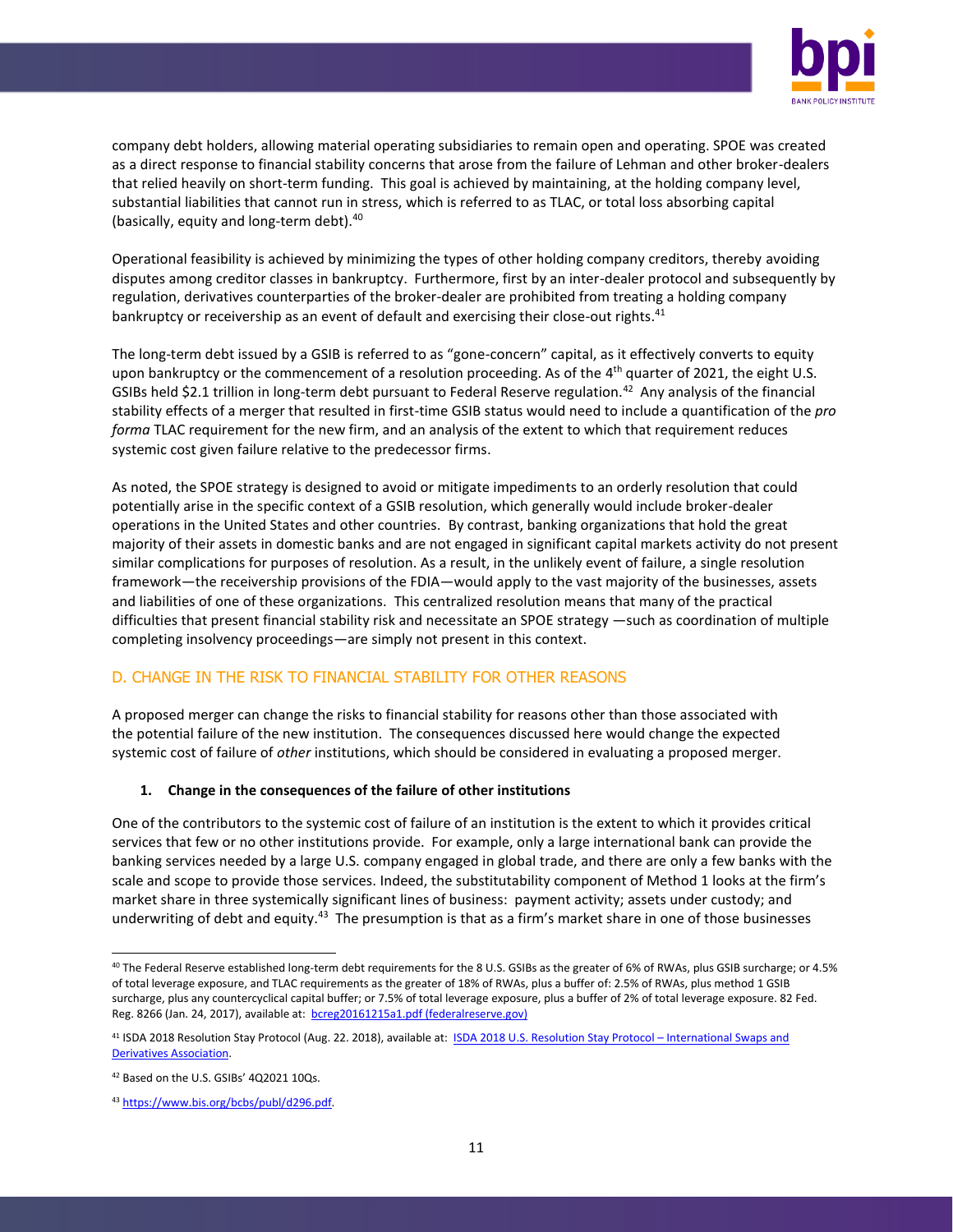

grows, its presence in those markets becomes harder to replace, and thus its systemic risk grows. While that is sufficient for purposes of determining whether a given firm is a GSIB, any complete financial stability analysis for purposes of a merger needs to take account of an additional factor: whether the increased size or other changes to a firm post-merger makes it a better substitute for an existing GSIB – that is, whether its presence in those markets – and there may be other markets – reduces the systemic risk presented by *other* firms. Given that the stated purpose of many regional and mid-size bank mergers is exactly to allow them to better compete with the largest banks, this factor seems significant. If a merger were to create an additional bank capable of providing such services, the systemic consequences of the failure of those other institutions would decline.

Thus, any analysis of financial stability needs to take account not only of the systemic risk of the merged entity relative *to* its legacy firms but also whether the new firm better serves as a substitute for other firms that present systemic risk.<sup>44</sup>

#### **2. Consequences for financial stability of prohibiting the merger**

There is an extensive literature showing that because of the significant returns to scale in banking, restricting banks' ability to grow through mergers to efficient size will lead to smaller banks taking on excessive risks to compete with more efficient larger banks. When unprofitable banks are forced to compete with more profitable banks, they may do so by taking on more risk. Marcus (1984) finds that banks with valuable growth opportunities choose lower-risk investment strategies to avoid potential loss of charter. Similarly, Sarin and Summers (2016) argue that banks have gotten riskier because regulations have reduced their franchise value (See also Nelson, Covas, Baer, and Newell (2016)). Conversely, Grossman (1992), Keeley (1990), and Hughes, Lang, Moon, Pagano (1997) find that banks with poorer growth opportunities take on higher-risk investment strategies to exploit safetynet subsidies (gambling on success).

A similar concern arises regarding international competition. In a 2011 [speech,](https://www.federalreserve.gov/newsevents/speech/tarullo20110915a.htm) then-Governor Daniel Tarullo observed:

An additional concern would arise if some countries made the trade-off [between systemic risk and efficiency] by limiting the size or configuration of their financial firms for systemic risk reasons at the cost of realizing genuine economies of scope or scale, while other countries did not. In this case, firms from the first group of countries might well be at a competitive disadvantage in the provision of certain crossborder activities.<sup>45</sup>

Further, a policy designed to engender a banking system made up of only smaller or medium-sized banks could increase rather than decrease risks to financial stability. Maudos and de Guevara (2011), in "Bank size, market power and financial stability," looking at cross-country and cross-time evidence including over 30,000 observations, conclude that financial stability increases as banks get larger than about \$2½ billion in assets.<sup>46</sup> As noted above, Mario Draghi pointed to the financial stability benefits in the United States from allowing interstate banking (and therefore larger, more diversified banks) as a reason why the European Union would benefit by allowing European institutions from expanding their operations across the Union.

<sup>44</sup> Acting Comptroller Hsu recognized this benefit of certain mergers in a recent speech: Acting Comptroller of the Currency Michael J. Hsu, Remarks Before the Wharton Financial Regulation Conference 2022, "Financial Stability and Large Bank Resolvability" (April 1, 2022) ("prohibiting . . . [large bank] mergers could shield the GSIBs from competition, potentially helping to solidify their dominance in various markets."); available at: [Acting Comptroller of the Currency Michael J. Hsu Remarks before the Wharton Financial Regulation Conference 2022](https://www.occ.gov/news-issuances/speeches/2022/pub-speech-2022-33.pdf)  [on Financial Stability and Large Bank Resolvability \(occ.gov\).](https://www.occ.gov/news-issuances/speeches/2022/pub-speech-2022-33.pdf) 

<sup>45</sup> Remarks by Federal Reserve Board Governor Daniel K. Tarullo, "Industrial Organization and Systemic Risk: An Agenda for Further Research," At the Conference on the Regulation of Systemic Risk, Federal Reserve Board, Washington, D.C. (September 15, 2011), available at: [Speech by](https://www.federalreserve.gov/newsevents/speech/tarullo20110915a.htm)  [Governor Tarullo on industrial organization and systemic risk: an agenda for further research -](https://www.federalreserve.gov/newsevents/speech/tarullo20110915a.htm) Federal Reserve Board.

<sup>&</sup>lt;sup>46</sup> They find that stability also increases as banks get smaller than \$2½ billion in assets, but banks that small are likely not relevant for these considerations.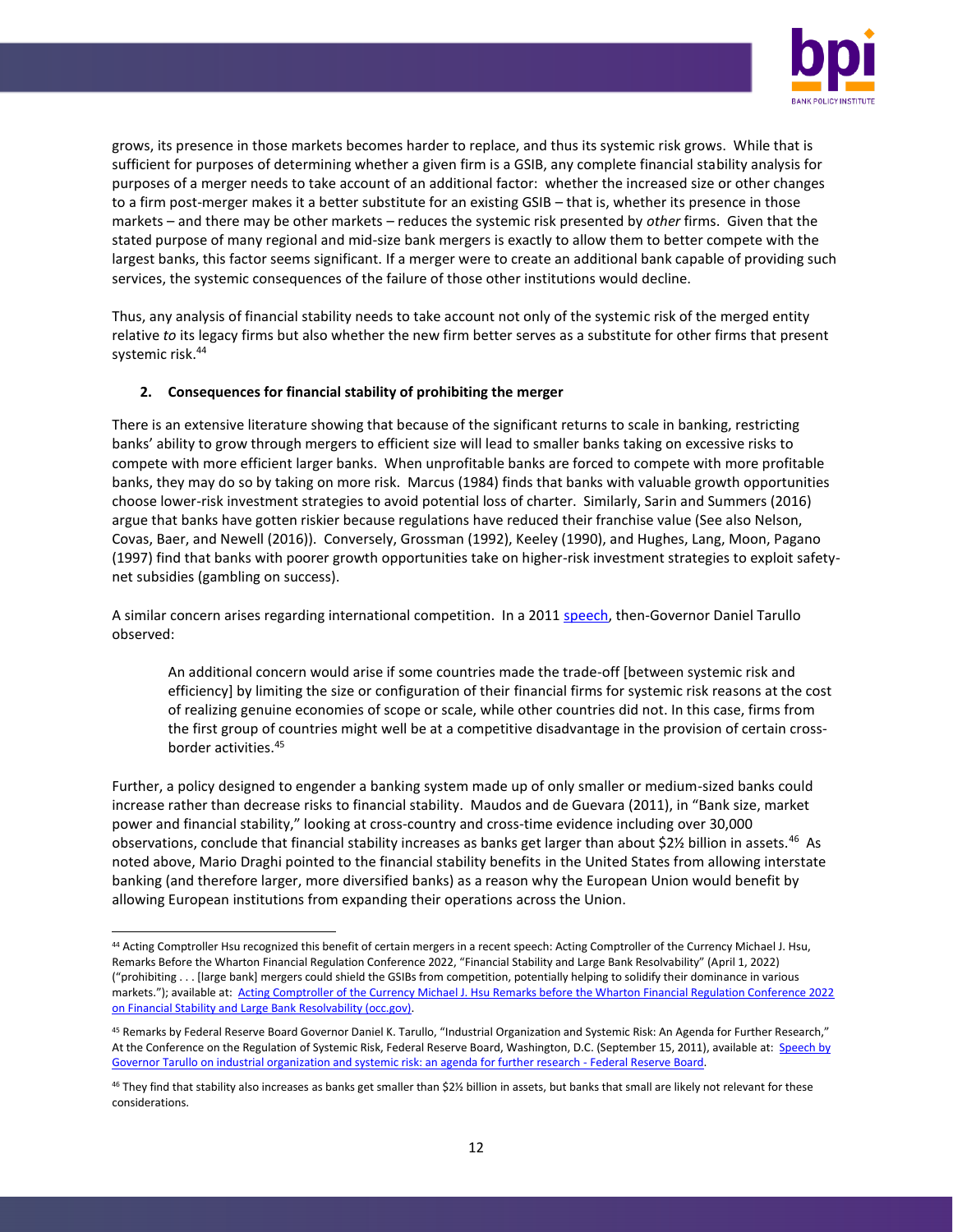

Thus, the agencies should consider the possible implications of *not* approving a merger.

## IV. Conclusion

An accurate analysis of the financial stability effects of a given merger must include both costs and benefits resulting from that merger. The factors driving such an analysis, described above, seem to suggest that in most cases, market and regulatory benefits of the merger – increased diversification, profitability, and regulatory stringency – will offset the systemic costs associated with creating a larger institution and therefore result in no net increase in financial stability risk, and in many cases a decrease.

Such a conclusion would be fully consistent with the approach Congress adopted with respect to financial stability more generally. In the Dodd-Frank Act, Congress did not prohibit the existence of firms that present systemic risk; rather, Section 121 directed the Federal Reserve to "prevent or mitigate risks to the financial stability of the United States that could arise from the material financial distress or failure, or ongoing activities, of large, interconnected financial institutions" by adopting enhanced prudential standards. Similarly, the Basel Committee and the Federal Reserve did not prohibit the existence of GSIBs but rather implemented post-crisis policies and requirements to "reduce the probability of failure of G-SIBs by increasing their going-concern loss absorbency; and reduce the extent or impact of failure of G-SIBs, by improving global recovery and resolution frameworks.<sup>47</sup>

Lastly, it is worth noting that when Congress adopted the financial stability factor in the Dodd-Frank Act in 2010, it did so years before the Basel Committee on Banking Supervision adopted a framework for a GSIB surcharge, and before such a framework was published in the United States.<sup>48</sup> Similarly, the concept of stress testing to calculate a capital buffer, which is now the core component of the Federal Reserve's capital regime applicable to the 34 largest banks, was not a consideration in 2010. While Dodd-Frank did include a general requirement for other enhanced prudential standards, those standards took years to develop. Thus, a finding that current regulation and market developments (central clearing of derivatives) are sufficient to offset any financial stability risk arising from a merger would not be a surprise and would reflect adherence to the goals of the statute, not repudiation.

#### **Disclaimer:**

**\_\_\_\_\_**

*The views expressed do not necessarily reflect those of the Bank Policy Institute's member banks, and are not intended to be, and should not be construed as, legal advice of any kind.*

<sup>47</sup> Basel Committee on Banking Supervision, "Global systemically important banks: assessment methodology and the additional loss absorbency requirement" (Nov. 2011), available at: Global systemically important banks: assessment methodology and the additional loss absorbency requirement - [Rules text \(bis.org\).](https://www.bis.org/publ/bcbs207.pdf)

<sup>48</sup> [https://www.bis.org/publ/bcbs207.htm;](https://www.bis.org/publ/bcbs207.htm) https://www.govinfo.gov/content/pkg/FR-2015-08-14/pdf/2015-18702.pdf.